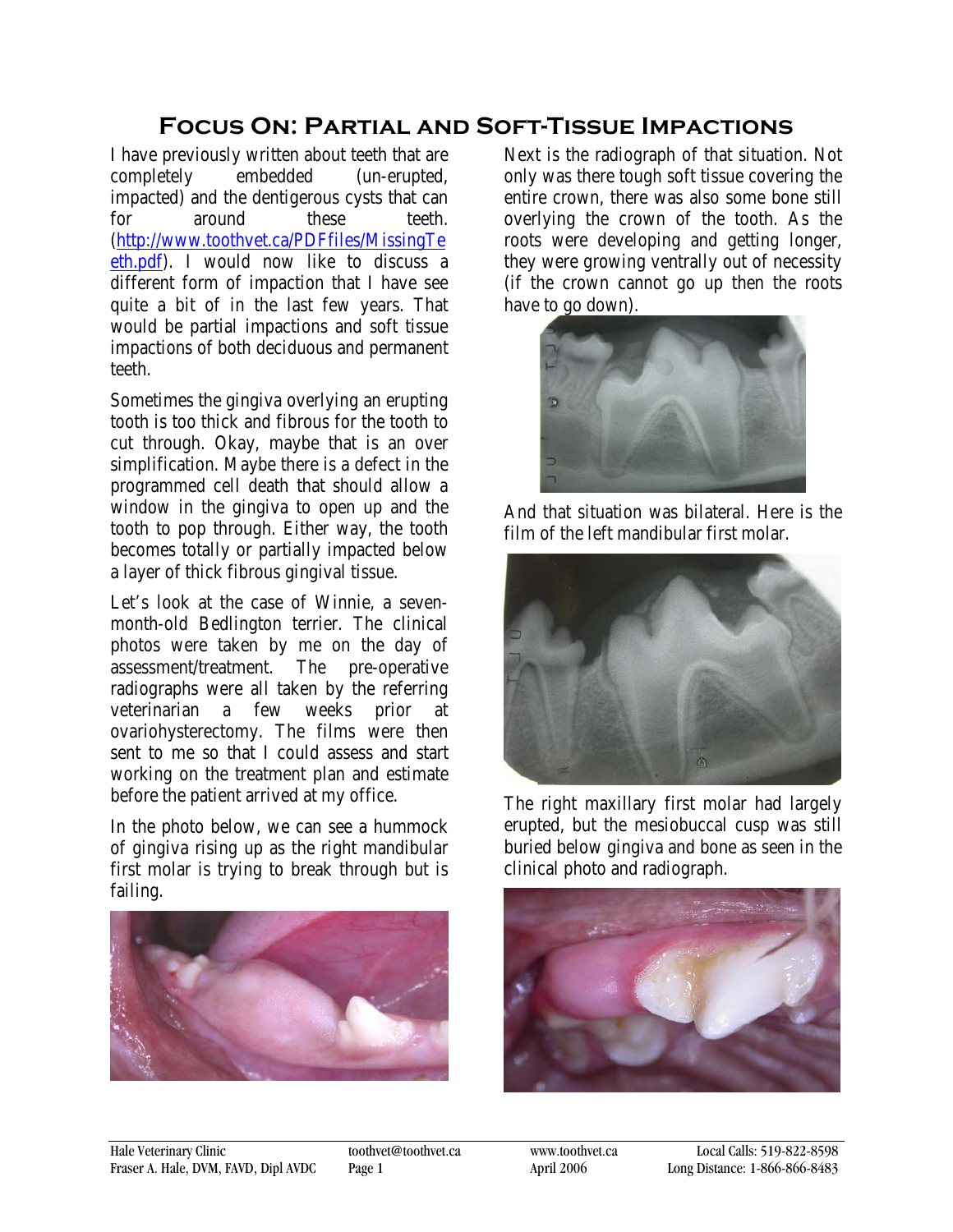

The lower canines presented with an extra challenge. Not only were they impacted below tough gingiva, they also seemed to be positioned too lingually and were having their eruption path obstructed by the lower third incisors as seen on the radiograph.



The upper canines were simply not erupting. The right had managed to poke its tip through the gingiva, but both were still trapped and going nowhere in a hurry.





So, what do we do about all this? What we do not want to do is 'wait-and-see". The roots of the lower molars are already about to break through the ventral cortex of their respective mandibles. The canine roots are growing distally into the maxilla. We want to give these teeth the opportunity to erupt normally when their potential to respond to that opportunity is greatest – during root development. Once the root has finished growing and the periodontal support for the root has matured, there is less likelihood that a tooth will erupt on its own even if all the barriers are removed. So, we want to act fast.

The goal of treatment is to remove or reduce the resistance to eruption and allow these teeth to erupt unaided (ie, without the aid of orthodontic appliances). This is accomplished by performing an operculectomy over the crown of each unerupted or under-erupted tooth. Essentially, this is surgical removal of the gingiva and any bone overhangs that are impeding eruption while preserving sufficient gingival

Hale Veterinary Clinic [toothvet@toothvet.ca](mailto:toothvet@toothvet.c) have used toothvet@toothvet.ca Local Calls: 519-822-8598<br>
Fraser A. Hale, DVM, FAVD, Dipl AVDC Page 2 April 2006 Long Distance: 1-866-866-8483 Fraser A. Hale, DVM, FAVD, Dipl AVDC Page 2 April 2006 Long Distance: 1-866-866-8483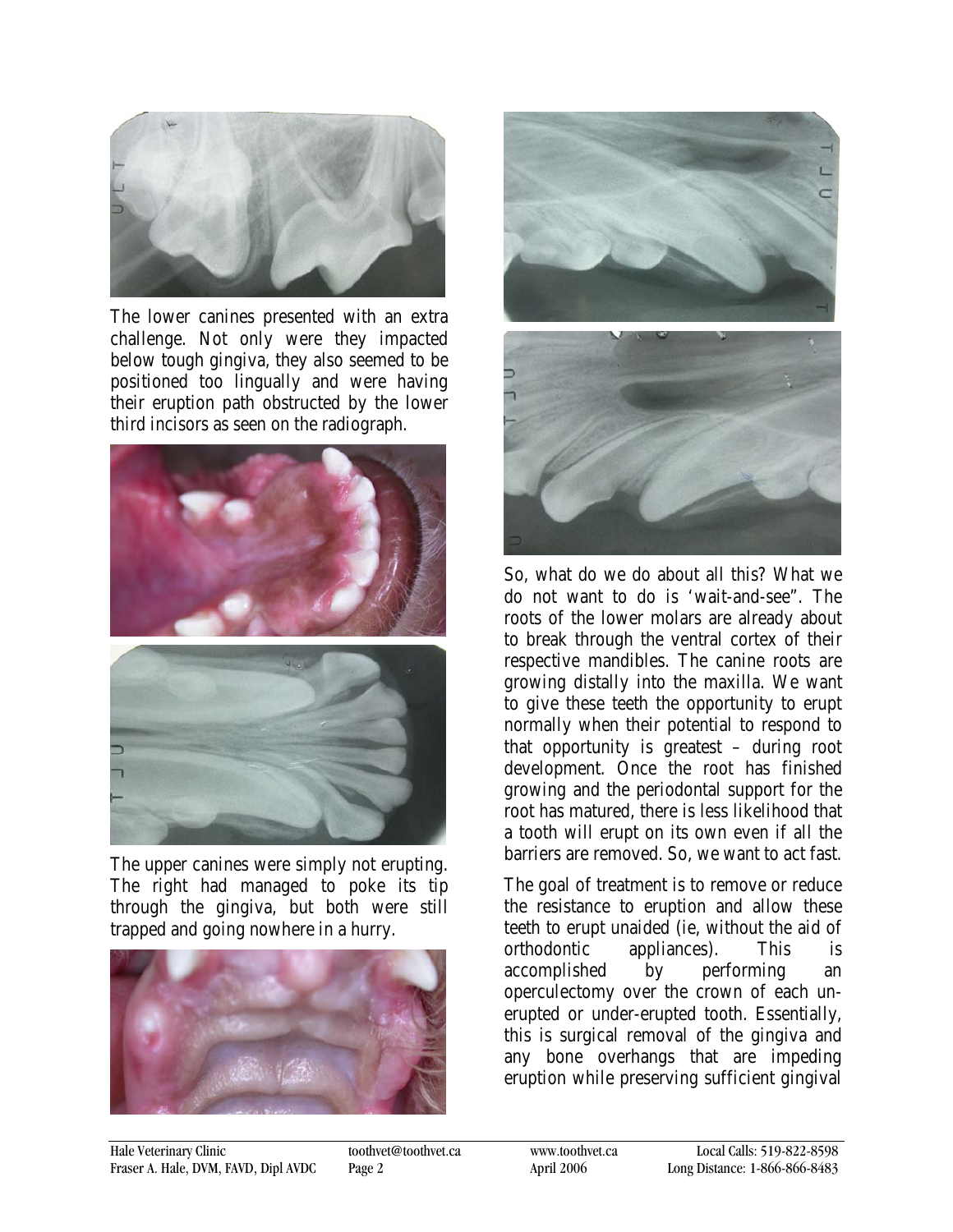tissue to provide proper periodontal support for the tooth once it has erupted.

Here are post-op photos of the lower first molars.



The upper canines also had operculectomies to expose the crowns. On the right, I reflected a gingival flap to expose the bone, allowing me to widen the opening at the top of the socket so that the erupting crown could pass through. I then lightly sutured the flap closed. I did not want to suture tightly around the crown of the canine tooth as this would have increased resistance to eruption and that was the last thing we wanted.



The lower canines not only had gingiva and bone blocking their eruption. Those third incisors were also a problem, so I extracted them and exposed the canine crowns as shown.

Like so many dental issues in young dogs, "wait-and-see" is the wrong approach. These impactions need timely treatment to allow for a desirable outcome.



The right upper first molar just needed a little redundant gingiva and bone removed to expose that one last cusp.



Now, none of these procedures *make* anything happen. They are intended to allow or encourage proper development. The next step is sit back and see how things turn out.

Six weeks later things looked like this! Below is the right lower first molar. The left lower first molar looked just as good.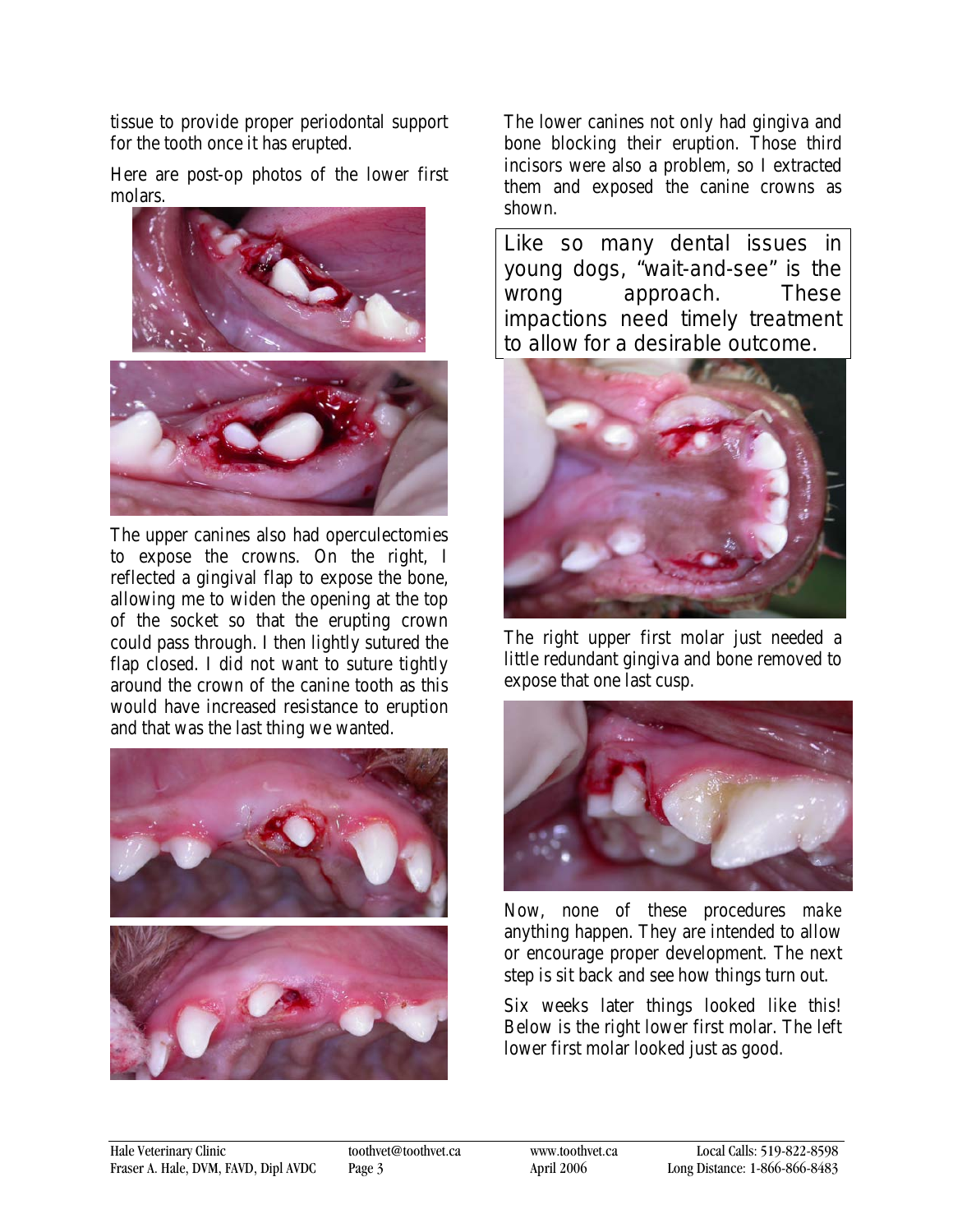



Next are photos of the right upper first molar and canine teeth. The canine is not yet fully erupted but it is well on its way.



At time of writing, the lower canines are still under-erutped as their path was being blocked by the upper third incisors, which have since been removed. I expect this will do the trick.



And here is a case in a younger dog having trouble erupting the deciduous dentition.



The same treatment is indicated operculectomies to expose the crowns and reduce the resistance to eruption…..